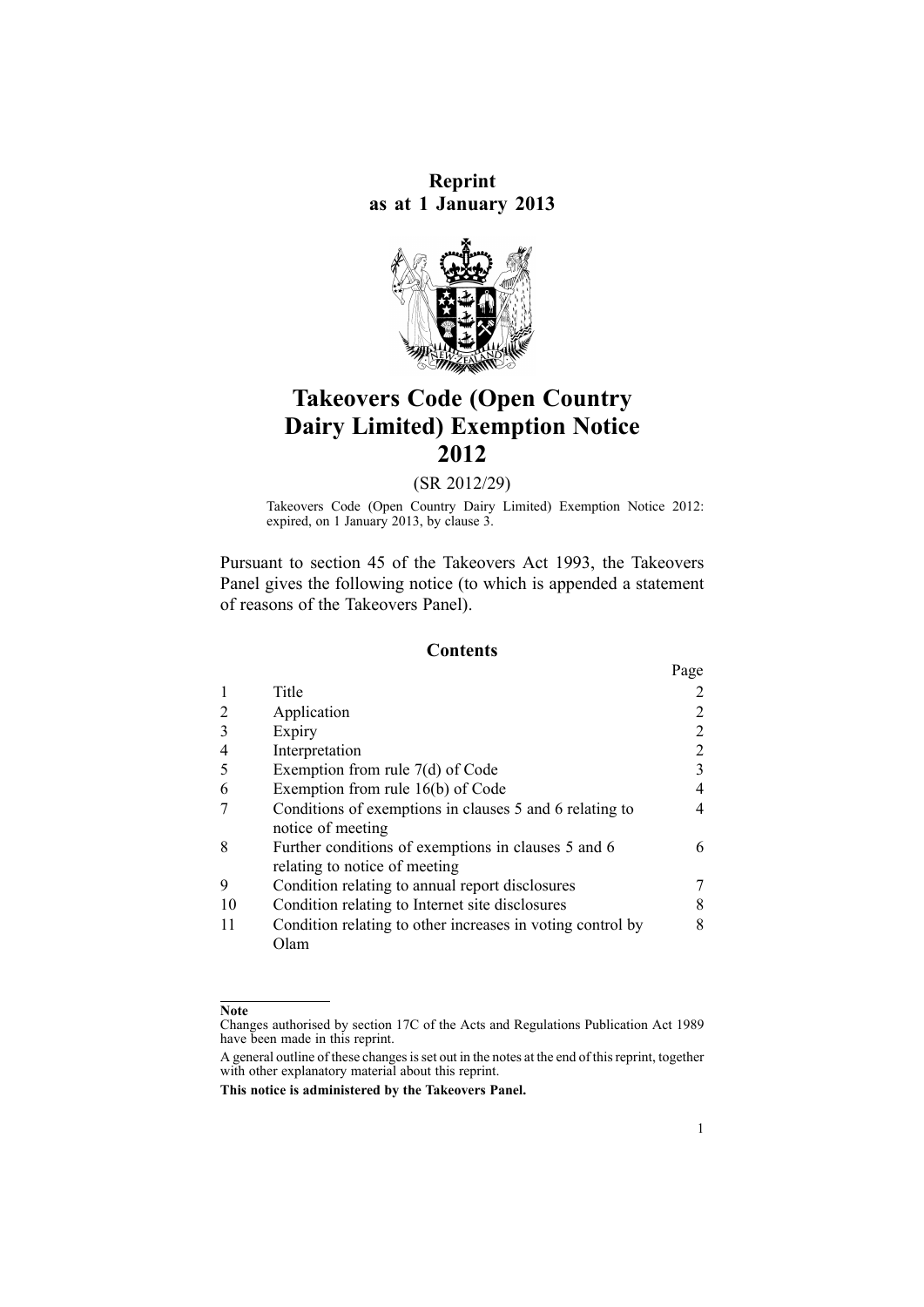<span id="page-1-0"></span>12 [Conditions](#page-8-0) relating to changes in voting control of Olam [9](#page-8-0)

## **Notice**

## **1 Title**

This notice is the Takeovers Code (Open Country Dairy Limited) Exemption Notice 2012.

## **2 Application**

This notice applies to acts or omissions occurring on or after 15 February 2012.

#### **3 Expiry**

2

This notice expires on the close of 31 December 2012.

#### **4 Interpretation**

(1) In this notice, unless the context otherwise requires,—

**Act** means the [Takeovers](http://www.legislation.govt.nz/pdflink.aspx?id=DLM325508) Act 1993

**allotment period** means the period starting on the date of the meeting and ending on the date of the last allotment under <sup>a</sup> specified transaction

**calculation date** means the date, identified in the notice of meeting, used for determining the number and percentages of voting securities disclosed in the notice of meeting

**Code** means the [Takeovers](http://www.legislation.govt.nz/pdflink.aspx?id=DLM10100) Code under the [Act](http://www.legislation.govt.nz/pdflink.aspx?id=DLM325508)

**meeting** means the meeting of OCD shareholders that is to be held on or about 7 March 2012 to consider, among other things, whether or not to approve, for the purposes of rule [7\(d\)](http://www.legislation.govt.nz/pdflink.aspx?id=DLM10311) of the Code,—

- (a) the allotment of voting securities to Olam under the rights offer; and
- (b) the allotment of voting securities to Olam under the Olam OIO share placement; and
- (c) the allotment of voting securities to Olam under the residual share placement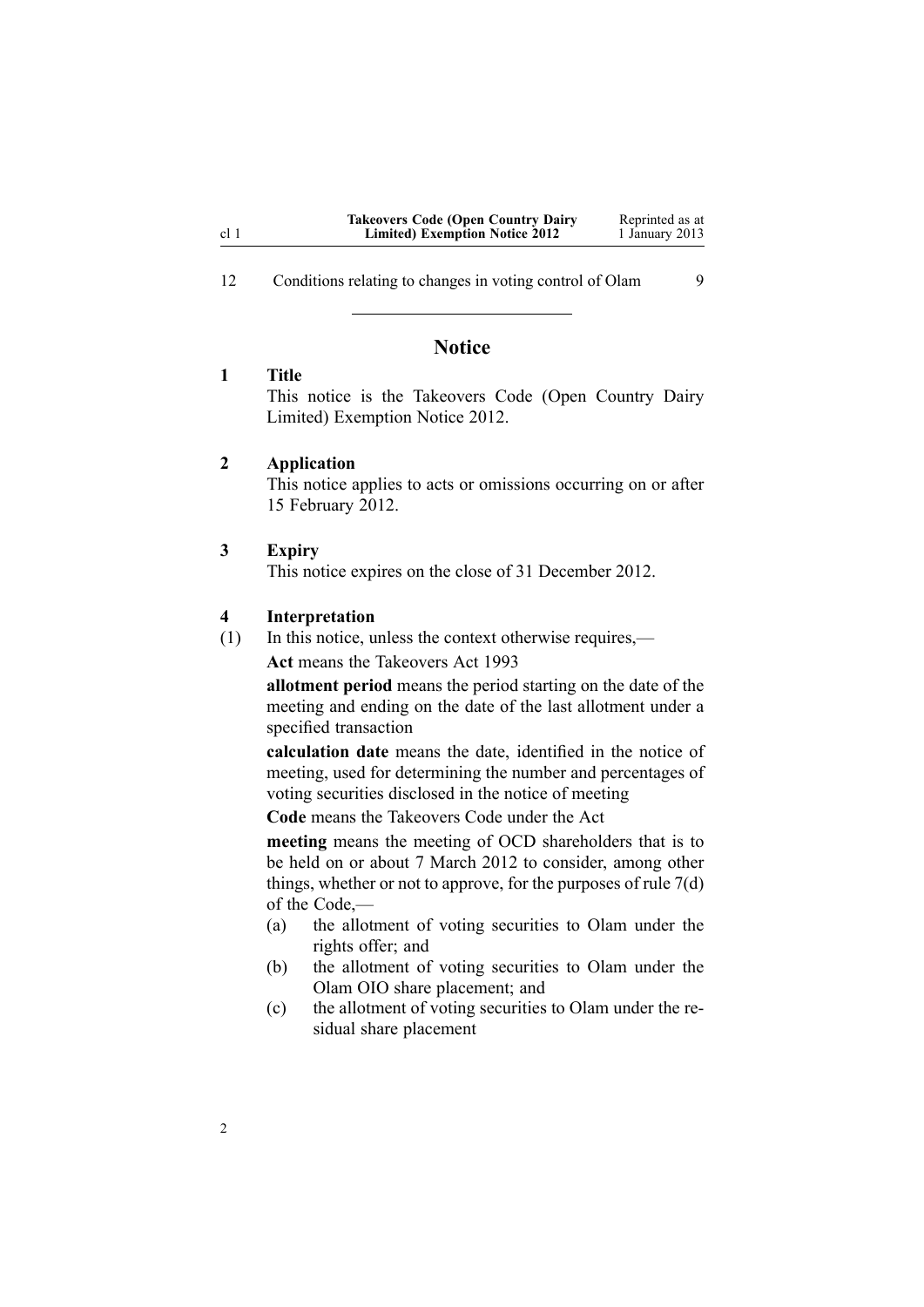<span id="page-2-0"></span>**notice of meeting** means the notice of meeting (including explanatory materials) that is to be sent to OCD shareholders in respec<sup>t</sup> of the meeting

**OCD** means Open Country Dairy Limited

**Olam** means Olam International Limited, <sup>a</sup> company incorporated in Singapore

**Olam OIO share placement** means the allotment of up to <sup>a</sup> maximum of 3 809 634 voting securities to Olam if Olam is unable to take up its full pro rata entitlement under the rights offer due to Overseas [Investment](http://www.legislation.govt.nz/pdflink.aspx?id=DLM356880) Act 2005 restrictions

**residual share placement** means the allotment, to be approved by unanimous agreemen<sup>t</sup> of the directors of OCD, of voting securities to shareholders or other persons in <sup>a</sup> number equal to the number of voting securities not taken up under the rights offer, less any voting securities allotted in the Olam OIO share placement

**rights offer** means the pro rata rights offer to existing shareholders of OCD to be conducted prior to the specified transactions

**specified transaction** means either or both of the following:

- (a) the Olam OIO share placement:
- (b) the residual share placement

**voting security** means <sup>a</sup> voting security in OCD.

- (2) In this notice, <sup>a</sup> reference to <sup>a</sup> person increasing voting control is <sup>a</sup> reference to the person becoming the holder or controller of an increased percentage of the voting rights in OCD.
- (3) Any term or expression that is defined in the [Act](http://www.legislation.govt.nz/pdflink.aspx?id=DLM325508) or the [Code](http://www.legislation.govt.nz/pdflink.aspx?id=DLM10100) and used, but not defined, in this notice has the same meaning as in the Act or the Code.

## **5 Exemption from rule 7(d) of Code**

Olam is exempted from rule [7\(d\)](http://www.legislation.govt.nz/pdflink.aspx?id=DLM10311) of the Code, to the extent that rule 7(d) requires the notice of meeting to comply with rule [16\(b\)](http://www.legislation.govt.nz/pdflink.aspx?id=DLM10341) of the Code, in respec<sup>t</sup> of any increase in Olam's voting control that results from the allotment of voting securities to Olam under <sup>a</sup> specified transaction.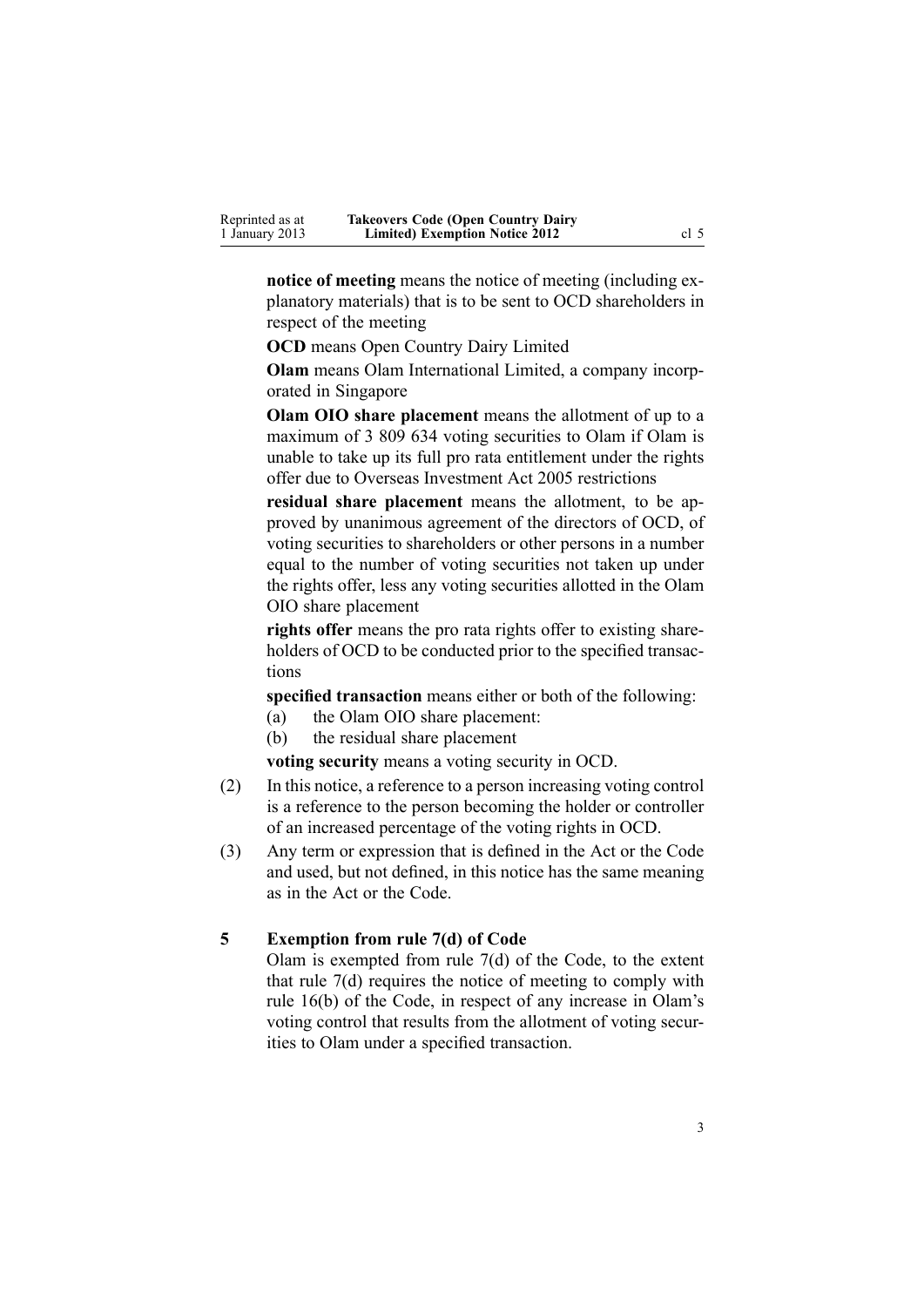| <b>Takeovers Code (Open Country Dairy</b> | Reprinted as at |
|-------------------------------------------|-----------------|
| <b>Limited) Exemption Notice 2012</b>     | 1 January 2013  |

## **6 Exemption from rule 16(b) of Code**

<span id="page-3-0"></span>cl 6

OCD is exempted from rule [16\(b\)](http://www.legislation.govt.nz/pdflink.aspx?id=DLM10341) of the Code in respec<sup>t</sup> of the notice of meeting so far as it relates to the particulars of voting securities to be allotted to Olam under <sup>a</sup> specified transaction.

## **7 Conditions of exemptions in clauses 5 and 6 relating to notice of meeting**

(1) The exemptions in [clauses](#page-2-0) 5 and 6 are subject to the conditions that—

- (a) the notice of meeting contains, or is accompanied by, the following particulars of the voting securities that could be allotted to Olam under the specified transactions:
	- (i) the maximum number of voting securities that could be allotted to Olam:
	- (ii) that number expressed as <sup>a</sup> percentage of all voting securities on issue after the allotment:
	- (iii) the maximum percentage of all voting securities on issue that could be held or controlled by Olam on completion of the allotment of voting securities to Olam:
	- (iv) the maximum percentage of all voting securities on issue that Olam and its associates could hold or control in aggregate on completion of the allotment; and
- (b) the number and percentages referred to in paragraph (a) are disclosed separately in the notice in respec<sup>t</sup> of each of the following:
	- (i) the Olam OIO share placement:
	- (ii) the residual share placement:
	- (iii) the Olam OIO share placement and the residual share placement in aggregate; and
- (c) the notice of meeting contains, or is accompanied by, <sup>a</sup> statement of the assumptions on which the particulars referred to in paragraphs (a) and (b) are based, which must include—
	- (i) the assumptions referred to in subclause (2); and
	- (ii) the calculation date.

4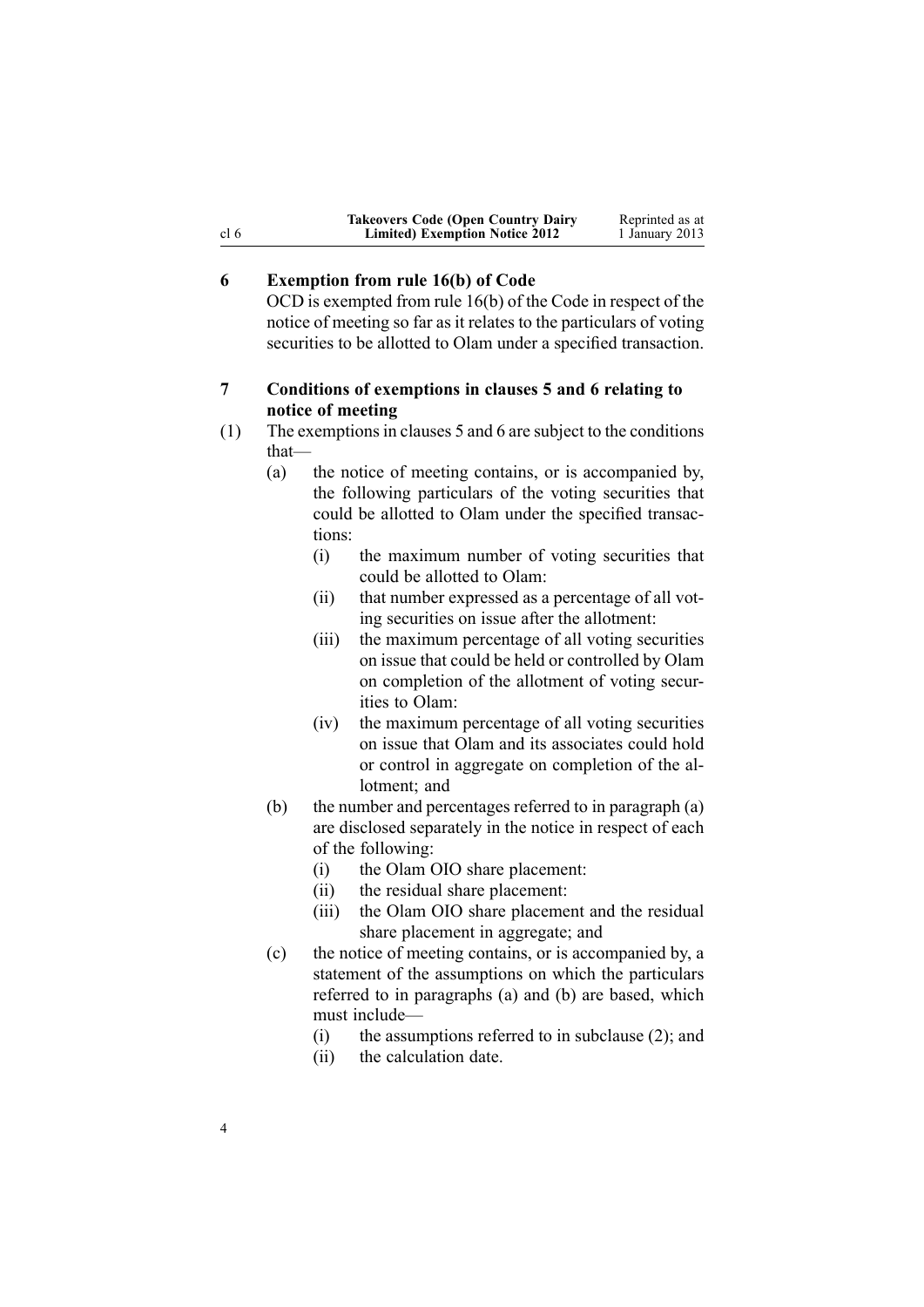| Reprinted as at | <b>Takeovers Code (Open Country Dairy</b> |      |
|-----------------|-------------------------------------------|------|
| 1 January 2013  | <b>Limited) Exemption Notice 2012</b>     | cl 7 |

- (2) The number and percentages for the purposes of subclause (1)(a) must be calculated on the following assumptions:
	- (a) with respec<sup>t</sup> to the rights offer,—
		- (i) that the voting securities have been allotted under the rights offer; and
		- (ii) that Olam has received Overseas Investment Office approval prior to the allotment of voting securities in the rights offer and has participated in the rights offer and taken up all of its rights, but no other person has taken up that person's rights; and
	- (b) with respec<sup>t</sup> to the specified transactions,—
		- (i) that OCD has received the minimum \$40.8 million in the rights offer, reflecting the commitments of AFFCO Holdings Limited, Talley's Group Limited, and Olam prior to receiving Overseas Investment Office approval; and
		- (ii) that Olam was prevented from taking up its full pro rata entitlement under the rights offer because it did not receive approval for the transaction from the Overseas Investment Office prior to the allotment of voting securities in the rights offer; and
		- (iii) that Olam is allotted the maximum of 3 809 634 voting securities in the Olam OIO share placement; and
		- (iv) that Olam subscribes for 4 489 934 voting securities in the residual share placement and no other person subscribes for voting securities in the residual share placement; and
		- (v) that there is no change in the total number of voting securities on issue as at the calculation date other than as <sup>a</sup> result of the rights offer and the specified transactions; and
	- (c) in relation to subclause  $(1)(a)(iv)$ , Olam and Olam's associates are allotted the maximum number of voting securities under the rights offer and specified transactions on the basis described in paragraphs (a) and (b), (which must be read for this purpose as if the references to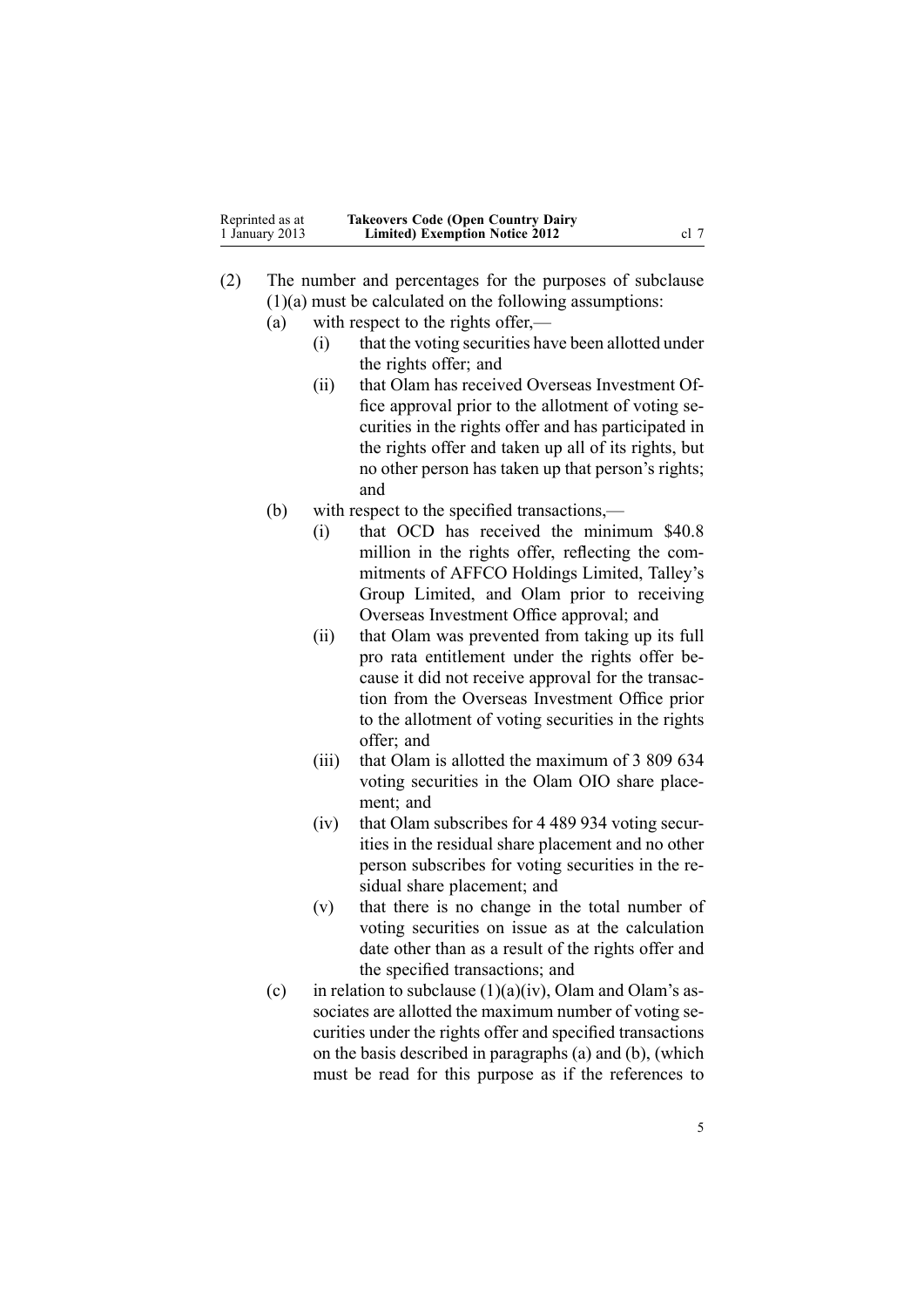<span id="page-5-0"></span>

| <b>Takeovers Code (Open Country Dairy</b> | Reprinted as at |
|-------------------------------------------|-----------------|
| <b>Limited) Exemption Notice 2012</b>     | 1 January 2013  |

Olam were references to Olam and its associates and with any other necessary modifications); and

(d) any other assumptions that are reasonably necessary to ensure that the shareholders of OCD are provided with the material information required for them to be able to determine whether to approve the relevant resolution.

## **8 Further conditions of exemptions in clauses 5 and 6 relating to notice of meeting**

The exemptions in [clauses](#page-2-0) 5 and [6](#page-3-0) are subject to the further conditions that—

- (a) the notice of meeting also contains, or is accompanied  $by -$ 
	- (i) full particulars of the proposed allotment of voting securities to Olam, including particulars of—
		- (A) the rights offer; and
		- (B) the Olam OIO share placement; and
		- (C) the residual share placement; and
	- (ii) <sup>a</sup> statement, in addition to the statement required by rule [16\(f\)](http://www.legislation.govt.nz/pdflink.aspx?id=DLM10341) of the Code, that the disclosures made in the notice of meeting have been modified in reliance on this exemption notice; and
	- (iii) <sup>a</sup> summary of the terms and conditions of the exemptions granted to Olam and OCD by this exemption notice; and
- (b) the notice of meeting displays, in <sup>a</sup> prominent position, <sup>a</sup> disclaimer stating that, by exempting Olam from rule [7\(d\)](http://www.legislation.govt.nz/pdflink.aspx?id=DLM10311) of the Code and OCD from rule [16\(b\)](http://www.legislation.govt.nz/pdflink.aspx?id=DLM10341) of the Code, the Panel is—
	- (i) neither endorsing nor supporting the accuracy or reliability of the contents of the notice of meeting:
	- (ii) not implying that it has <sup>a</sup> view on the merits of the proposed allotment of voting securities to Olam; and
- (c) the form of the notice of meeting is approved by the Panel.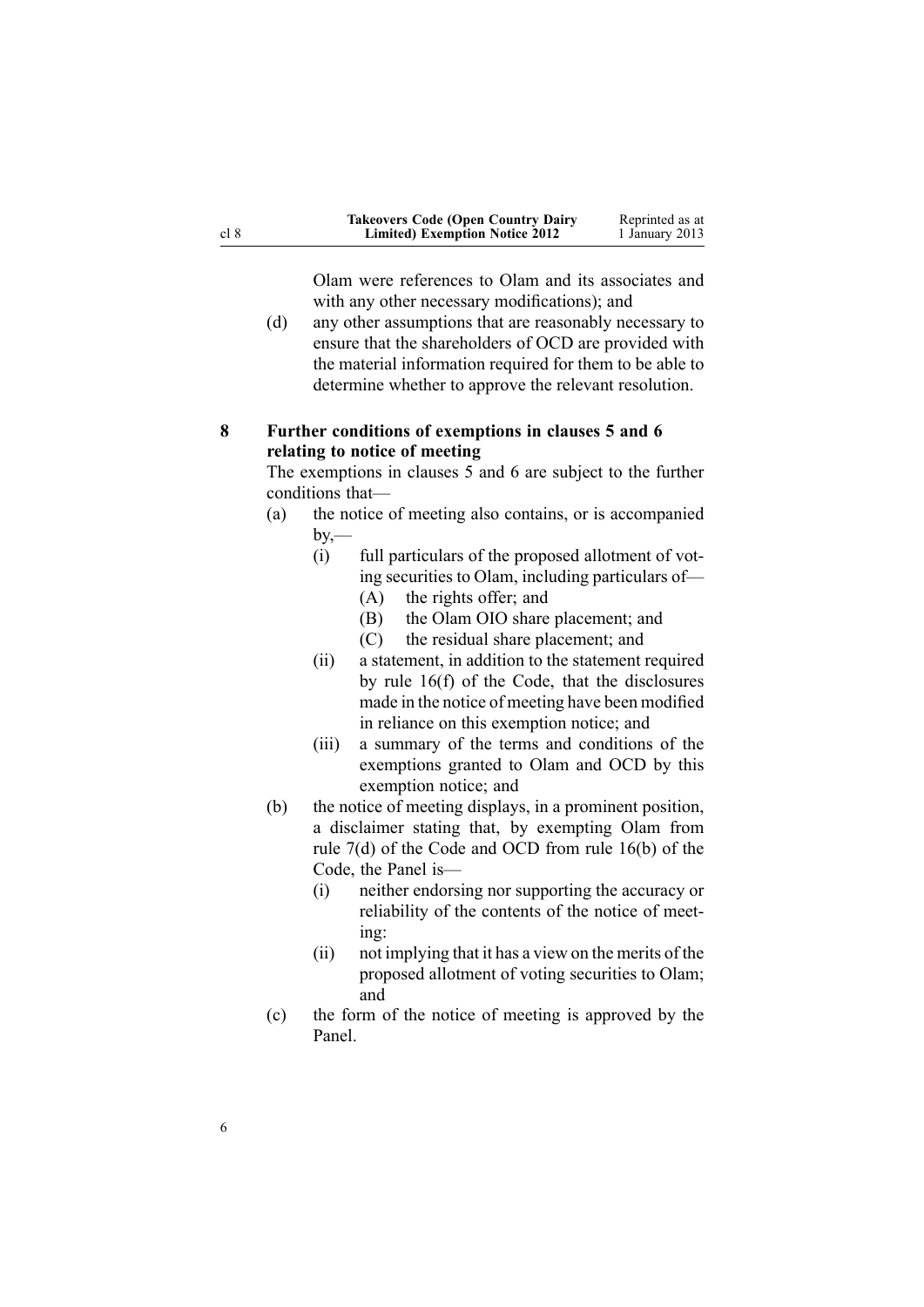<span id="page-6-0"></span>

| Reprinted as at | <b>Takeovers Code (Open Country Dairy</b> |      |
|-----------------|-------------------------------------------|------|
| 1 January 2013  | <b>Limited) Exemption Notice 2012</b>     | cl 9 |

# **9 Condition relating to annual report disclosures**

The exemptions in [clauses](#page-2-0) 5 and [6](#page-3-0) are subject to the condition that every annual repor<sup>t</sup> issued by OCD during the period beginning with the allotment of rights under the rights offer and ending with the date the first annual repor<sup>t</sup> is issued after the final allotment under <sup>a</sup> specified transaction states the following matters in <sup>a</sup> prominent position:

- (a) <sup>a</sup> summary of the terms of the rights offer, the Olam OIO share placement, and the residual share placement; and
- (b) <sup>a</sup> statement, in respec<sup>t</sup> of the financial year to which the repor<sup>t</sup> relates, of—
	- (i) the number of voting securities allotted to Olam under the rights offer, the Olam OIO share placement, and the residual share placement during the year; and
	- (ii) the number of voting securities on issue that were held or controlled by Olam at the end of the year, and the percentage of all voting securities on issue that that number represented; and
	- (iii) the percentage of all voting securities on issue that were held or controlled, in aggregate, by Olam and Olam's associates at the end of the year; and
- (c) <sup>a</sup> statement of—
	- (i) the maximum percentage of all voting securities on issue that could be held or controlled by Olam on completion of—
		- (A) allotments under each of the rights offer, the Olam OIO share placement, and the residual share placement; and
		- (B) all the allotments specified in subsubparagraph (A); and
	- (ii) the maximum percentage of all voting securities on issue that could be held or controlled, in aggregate, by Olam and Olam's associates on completion of—
		- (A) each of the rights offer, the Olam OIO share placement, and the residual share placement; and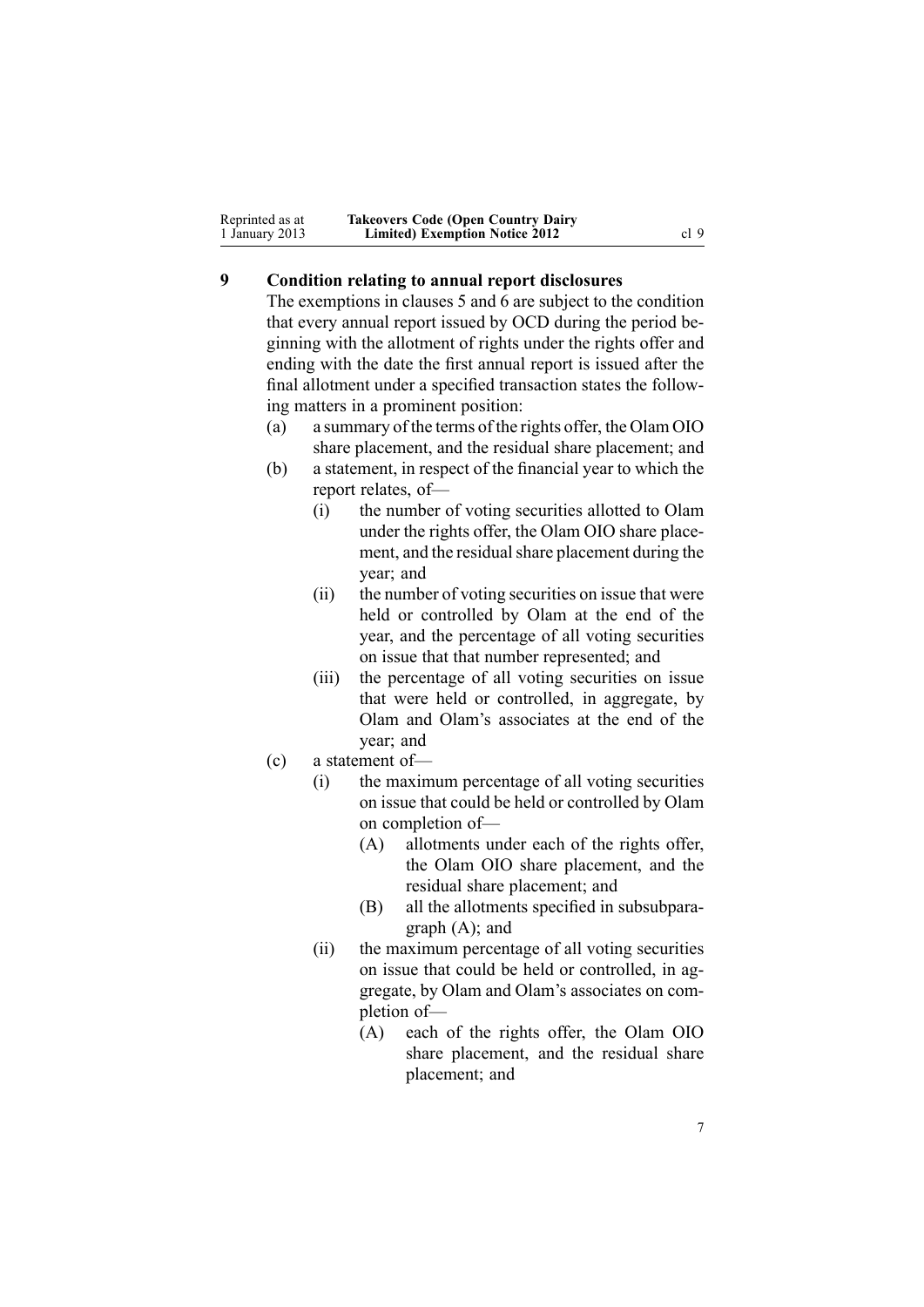<span id="page-7-0"></span>

| <b>Takeovers Code (Open Country Dairy</b> | Reprinted as at |
|-------------------------------------------|-----------------|
| <b>Limited) Exemption Notice 2012</b>     | 1 January 2013  |

- (B) all the allotments specified in subsubparagraph (A); and
- (d) <sup>a</sup> statement of the assumptions on which the particulars referred to in paragraphs (b) and (c) are based.

## **10 Condition relating to Internet site disclosures**

- (1) The exemptions in [clauses](#page-2-0) 5 and [6](#page-3-0) are subject to the condition that, from the date of the issue of the first annual repor<sup>t</sup> after the allotment of rights under the rights offer to the date of issue of OCD<sup>&#</sup>x27;<sup>s</sup> first annual repor<sup>t</sup> after the final allotment under <sup>a</sup> specified transaction, OCD must, if OCD has an Internet site,—
	- (a) disclose on its Internet site the information required to be disclosed in its annual repor<sup>t</sup> under [clause](#page-6-0) 9; and
	- (b) announce on its Internet site any aggregate increase of 1% or more in the voting securities held or controlled by Olam since the date of the last annual repor<sup>t</sup> or notice published on the Internet site under this subclause or, where no prior disclosure has been made, since the date of the first aggregate increase of 1% or more in the voting securities held by Olam; and
	- (c) maintain the information in paragraph (a) and every announcement referred to in paragraph (b) on the Internet site in <sup>a</sup> prominent position.
- (2) The announcement referred to in subclause (1)(b) must be made as soon as OCD is aware, or ought to be aware, that the relevant increase has occurred.

## **11 Condition relating to other increases in voting control by Olam**

- (1) The exemptions in [clauses](#page-2-0) 5 and [6](#page-3-0) are subject to the condition that, during the allotment period, Olam must not increase its voting control (other than by way of the rights issue, the Olam OIO share placement, or the residual share placement) unless the increase in voting control (the **other-means increase**) is—
	- (a) by an acquisition of voting securities approved in accordance with rule [7\(c\)](http://www.legislation.govt.nz/pdflink.aspx?id=DLM10311) of the Code; or
	- (b) by an allotment of voting securities approved in accordance with rule [7\(d\)](http://www.legislation.govt.nz/pdflink.aspx?id=DLM10311) of the Code; or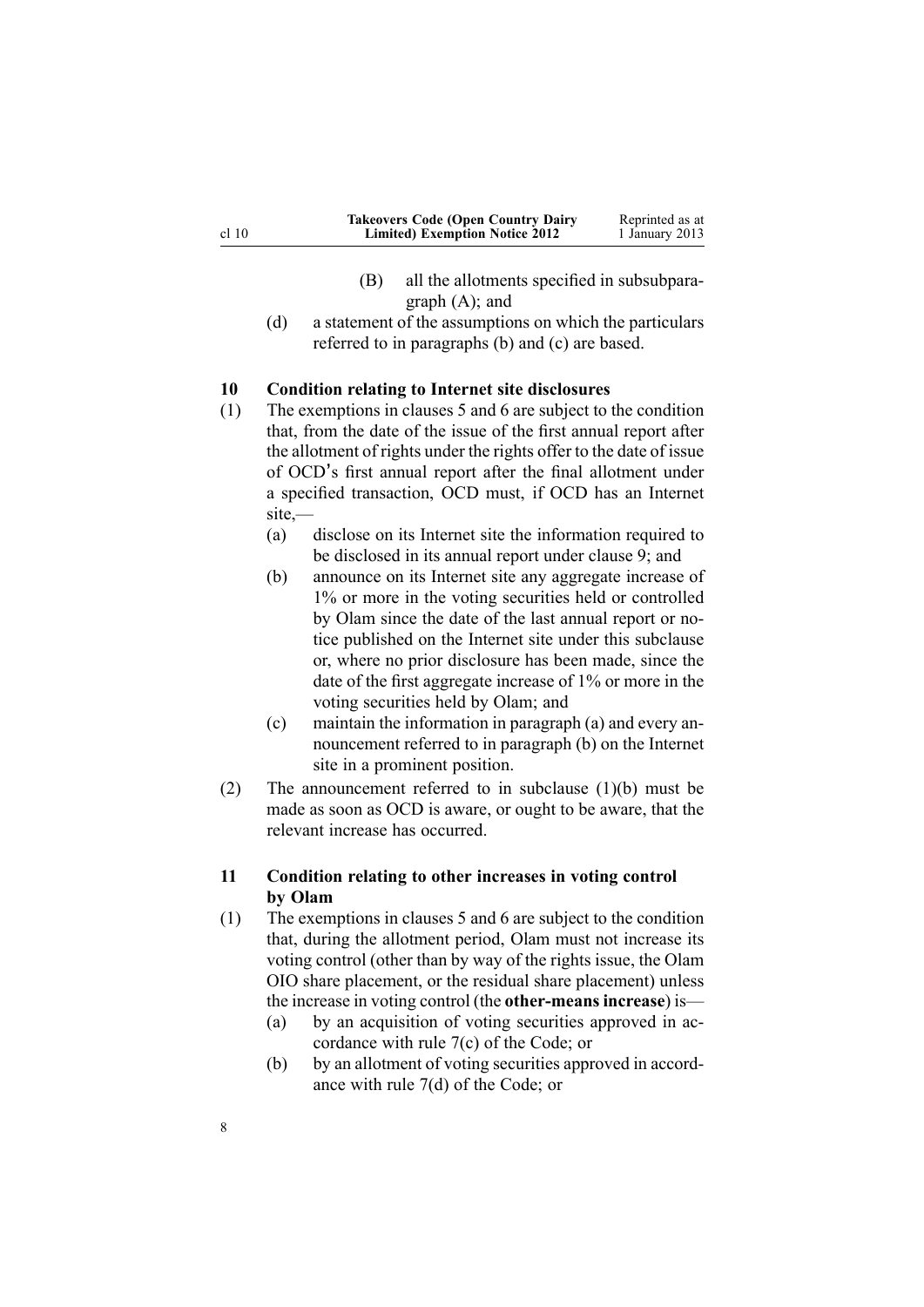<span id="page-8-0"></span>

| Reprinted as at | <b>Takeovers Code (Open Country Dairy</b> |         |
|-----------------|-------------------------------------------|---------|
| 1 January 2013  | <b>Limited) Exemption Notice 2012</b>     | $cl$ 12 |

- (c) permitted by another exemption granted by the Panel under [section](http://www.legislation.govt.nz/pdflink.aspx?id=DLM326754) 45 of the Act.
- (2) If approval of the shareholders of OCD is required for the purposes of subclause  $(1)(a)$  or  $(b)$ , the notice of meeting containing the resolution to approve the other-means increase must contain or be accompanied by the following:
	- (a) <sup>a</sup> summary of the terms of each of the specified transactions, as approved at the meeting at which approval for the allotments of voting securities under the specified transaction was given:
	- (b) <sup>a</sup> statement, as at the date of the notice of meeting containing the resolution to approve the other-means increase, of the following particulars:
		- (i) the number and percentages referred to in [clause](#page-3-0)  $7(1)(a)$ :
		- (ii) the maximum percentage of all voting securities on issue that could be held or controlled by Olam after the other-means increase and the completion of both of the specified transactions:
		- (iii) the maximum percentage of all voting securities on issue that could be held or controlled by Olam and Olam's associates after the other-means increase and the completion of both of the specified transactions:
		- (iv) <sup>a</sup> statement of the assumptions on which the particulars are based.
- (3) Olam must not hold or control <sup>a</sup> percentage of voting securities that exceeds the maximum percentage approved by the shareholders of OCD, excep<sup>t</sup> as <sup>a</sup> result of an increase that complies with subclause  $(1)$ .

## **12 Conditions relating to changes in voting control of Olam**

(1) The exemptions in [clauses](#page-2-0) 5 and [6](#page-3-0) are subject to the condition that, during the allotment period, there must be no effective change of control of Olam that results in another person becoming the holder or controller of an increased percentage of voting rights in OCD unless the change of control of Olam is—

9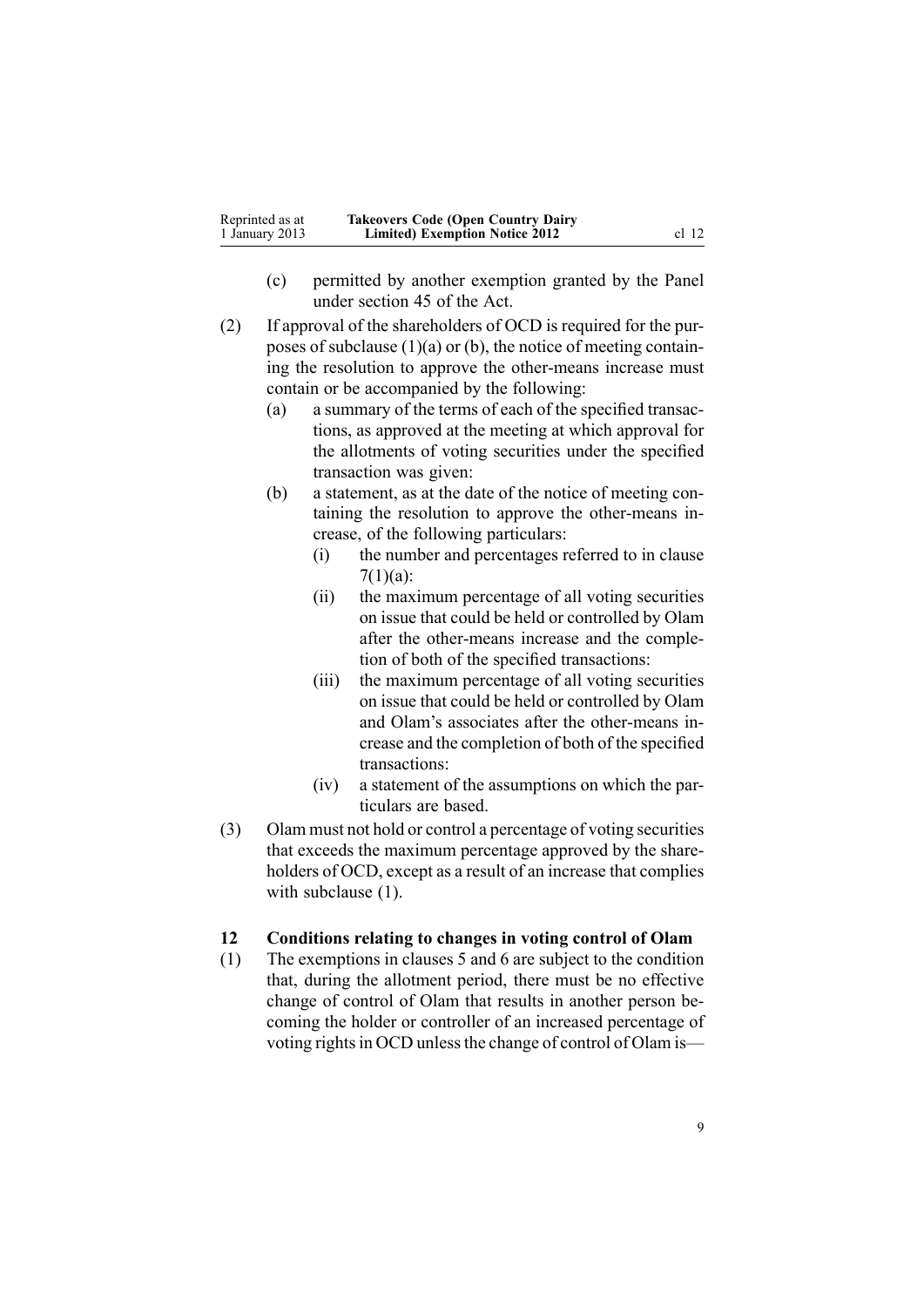<span id="page-9-0"></span>

| cl <sub>12</sub> |            | <b>Takeovers Code (Open Country Dairy</b><br><b>Limited) Exemption Notice 2012</b>                                                                                                                                                                                                                                                                                                                                                                         | Reprinted as at<br>1 January 2013 |
|------------------|------------|------------------------------------------------------------------------------------------------------------------------------------------------------------------------------------------------------------------------------------------------------------------------------------------------------------------------------------------------------------------------------------------------------------------------------------------------------------|-----------------------------------|
|                  | (a)        | by an acquisition of voting securities in Olam approved<br>by an ordinary resolution of OCD in accordance with<br>rule $7(c)$ of the Code; or                                                                                                                                                                                                                                                                                                              |                                   |
|                  | (b)        | by an allotment of voting securities in Olam approved<br>by an ordinary resolution of OCD in accordance with<br>rule $7(d)$ of the Code; or                                                                                                                                                                                                                                                                                                                |                                   |
|                  | (c)        | permitted under another exemption granted by the Panel<br>under section 45 of the Act.                                                                                                                                                                                                                                                                                                                                                                     |                                   |
| (2)              | (a)<br>(b) | If approval of the shareholders of OCD is required for the pur-<br>poses of subclause $(1)(a)$ or $(b)$ , the notice of meeting con-<br>taining the resolution to approve the change of control must<br>contain or be accompanied by the following particulars:<br>a summary of the terms of each of the specified trans-<br>actions:<br>a statement, as at the date of the notice of meeting con-<br>taining the resolution to approve the change of con- |                                   |
|                  | (c)        | trol, of the number and percentages referred to in clause<br>$7(1)(a)$ :<br>a statement of the assumptions on which the particulars<br>are based.                                                                                                                                                                                                                                                                                                          |                                   |

Dated at Auckland this 10th day of February 2012.

The Common Seal of the Takeovers Panel was affixed in the presence of:

[Seal]

D O Jones, Chairperson.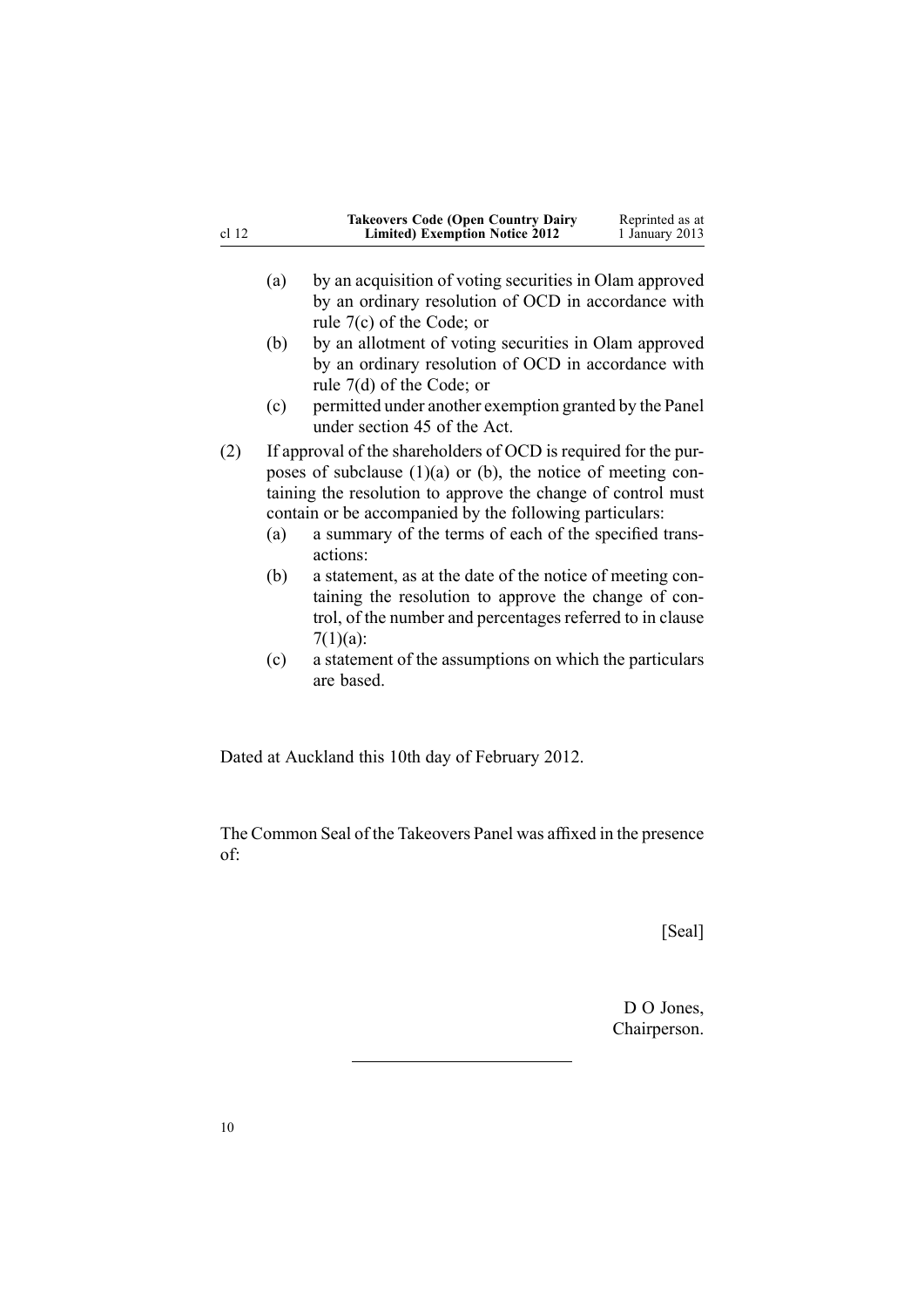| Reprinted as at | <b>Takeovers Code (Open Country Dairy</b> | Statement of |
|-----------------|-------------------------------------------|--------------|
| 1 January 2013  | <b>Limited) Exemption Notice 2012</b>     | reasons      |

## **Statement of reasons**

This notice applies to acts or omissions occurring on or after 15 February 2012 and expires on 31 December 2012.

The Takeovers Panel has granted exemptions to—

- • Olam International Limited (**Olam**) from rule [7\(d\)](http://www.legislation.govt.nz/pdflink.aspx?id=DLM10311) of the Takeovers Code (the **Code**) to the extent that that rule requires the notice of meeting approving the allotment of voting securities to Olam in certain share placements to disclose the exact number and percentages of voting securities to be allotted in each share placement, as required by rule [16\(b\)](http://www.legislation.govt.nz/pdflink.aspx?id=DLM10341) of the Code; and
- • Open Country Dairy Limited (**OCD**) from rule [16\(b\)](http://www.legislation.govt.nz/pdflink.aspx?id=DLM10341) of the Code.

OCD proposes to undertake <sup>a</sup> one-for-two pro rata rights offer to its existing shareholders (the **rights offer**). One of OCD's existing shareholders is Olam, which holds 24.75% of the voting securities of OCD. Olam is an overseas person, as defined in the [Overseas](http://www.legislation.govt.nz/pdflink.aspx?id=DLM356880) Investment Act [2005](http://www.legislation.govt.nz/pdflink.aspx?id=DLM356880).

Olam has committed to subscribe for its full entitlement under the rights offer. While the rights offer is pro rata to all shareholders of OCD, this commitment will mean that Olam may increase its voting rights in OCD if other shareholders do not take up all their voting securities under the rights offer. Olam's commitment is subject to obtaining shareholder consent in accordance with the Code and applying for, and obtaining, Overseas Investment Office (OIO) consent to holding 25% or more of the voting rights in OCD.

If Olam does not obtain OIO approval until after the allotment of voting securities in the rights offer and the minimum subscription of \$40.8 million has otherwise been received in the rights offer, OCD proposes to allot to Olam the number of voting securities equal to the difference between the voting securities Olam took up under the rights offer and its full pro rata entitlement under the rights offer, being <sup>a</sup> maximum of <sup>a</sup> further 3 809 634 voting securities (the **Olam OIO share placement**).

OCD proposes also to issue voting securities (the **residual share placement**) to shareholders or other persons in a number equal to the number of voting securities not taken up under the rights offer, less the number of voting securities allotted in the Olam OIO share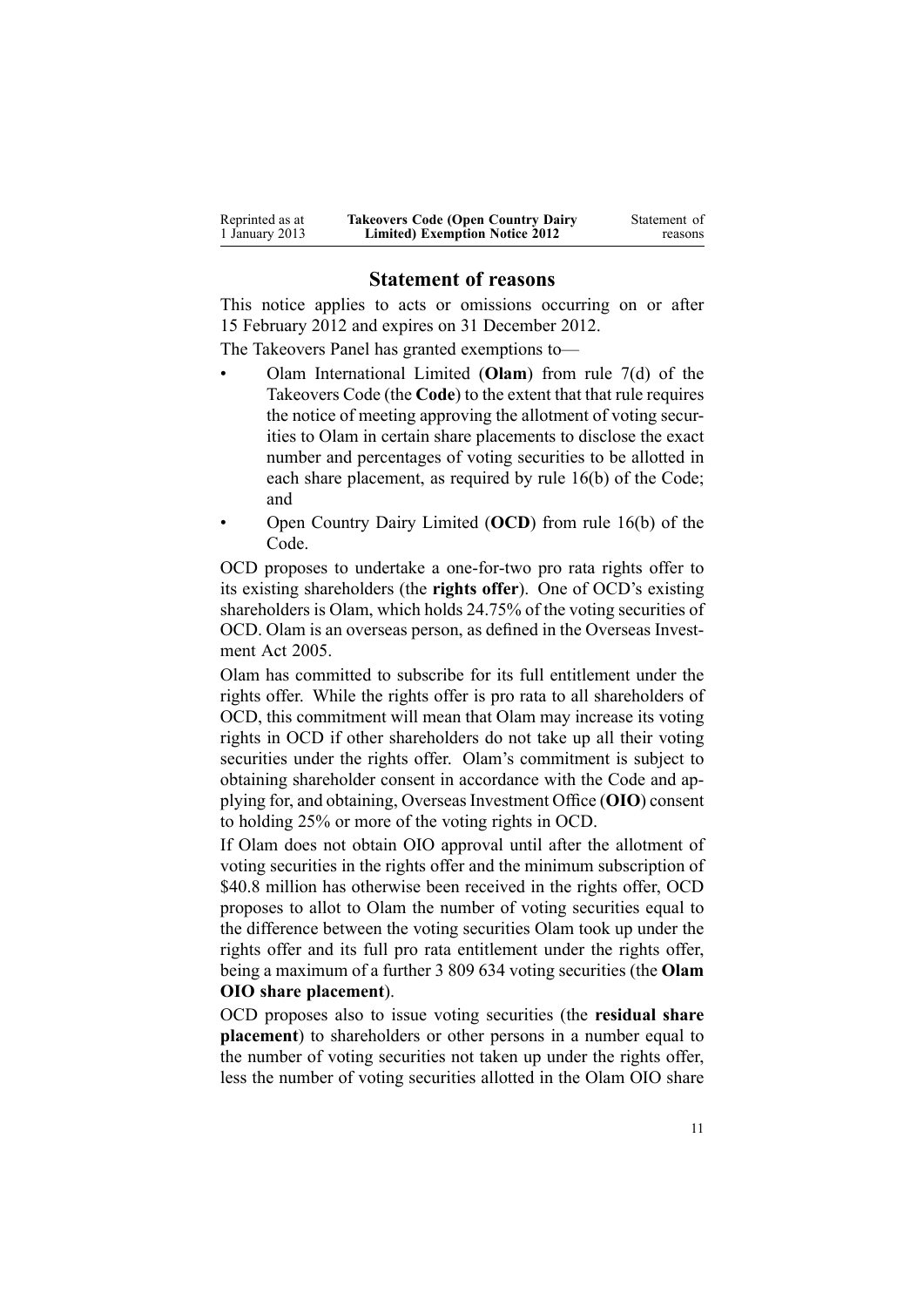| Statement of | <b>Takeovers Code (Open Country Dairy</b> | Reprinted as at |
|--------------|-------------------------------------------|-----------------|
| reasons      | <b>Limited) Exemption Notice 2012</b>     | 1 January 2013  |

placement. Olam may be offered <sup>a</sup> maximum of 4 489 934 voting securities in the residual share placement. This number has been calculated by OCD on the basis that only AFFCO Holdings Limited (**AFFCO**), Talley's Group Limited (**Talley's**), and Olam participate in the rights offer and the residual share placement and that Olam, AFFCO, and Talley's are offered, and subscribe for, all of the voting securities in the residual share placement on <sup>a</sup> pro rata basis, subject in the case of AFFCO and Talley's to their subscriptions being within the maximum subscription permitted under <sup>a</sup> proposed exemption from rule [6\(1\)](http://www.legislation.govt.nz/pdflink.aspx?id=DLM10310) of the Code (which will, if granted and subject to conditions, exemp<sup>t</sup> Talley<sup>&#</sup>x27;<sup>s</sup> from that rule in respec<sup>t</sup> of any increase in its voting control).

OCD intends to obtain shareholder approval, in accordance with the Code, for the allotment of voting securities to Olam under the rights offer, the Olam OIO share placement, and the residual share placement.

However, the matters required to be disclosed by rule [16\(b\)](http://www.legislation.govt.nz/pdflink.aspx?id=DLM10341) of the Code in respec<sup>t</sup> of the acquisition of voting securities under the rights offer, the Olam OIO share placement, and the residual share placement cannot be determined in advance and OCD therefore cannot comply with rule 16(b) of the Code, because it cannot state in the notice of meeting—

- • the exact number of voting securities that would be acquired by Olam under the rights offer, the Olam OIO share placement, or the residual share placement; or
- • the exact percentage of voting rights in OCD that Olam would hold or control after completion of the rights offer, the Olam OIO share placement, or the residual share placement; or
- • the aggregate of the percentages of all voting securities that will be held or controlled by Olam and its associates after completion of the rights offer, the Olam OIO share placement, and the residual share placement.

The actual number of OCD voting securities Olam will acquire under the rights offer, the Olam OIO share placement, and the residual share placement will depend on the participation by other shareholders in the rights offer, the timing of any OIO approval and the determination by the board of OCD as to allotments in the residual share placement.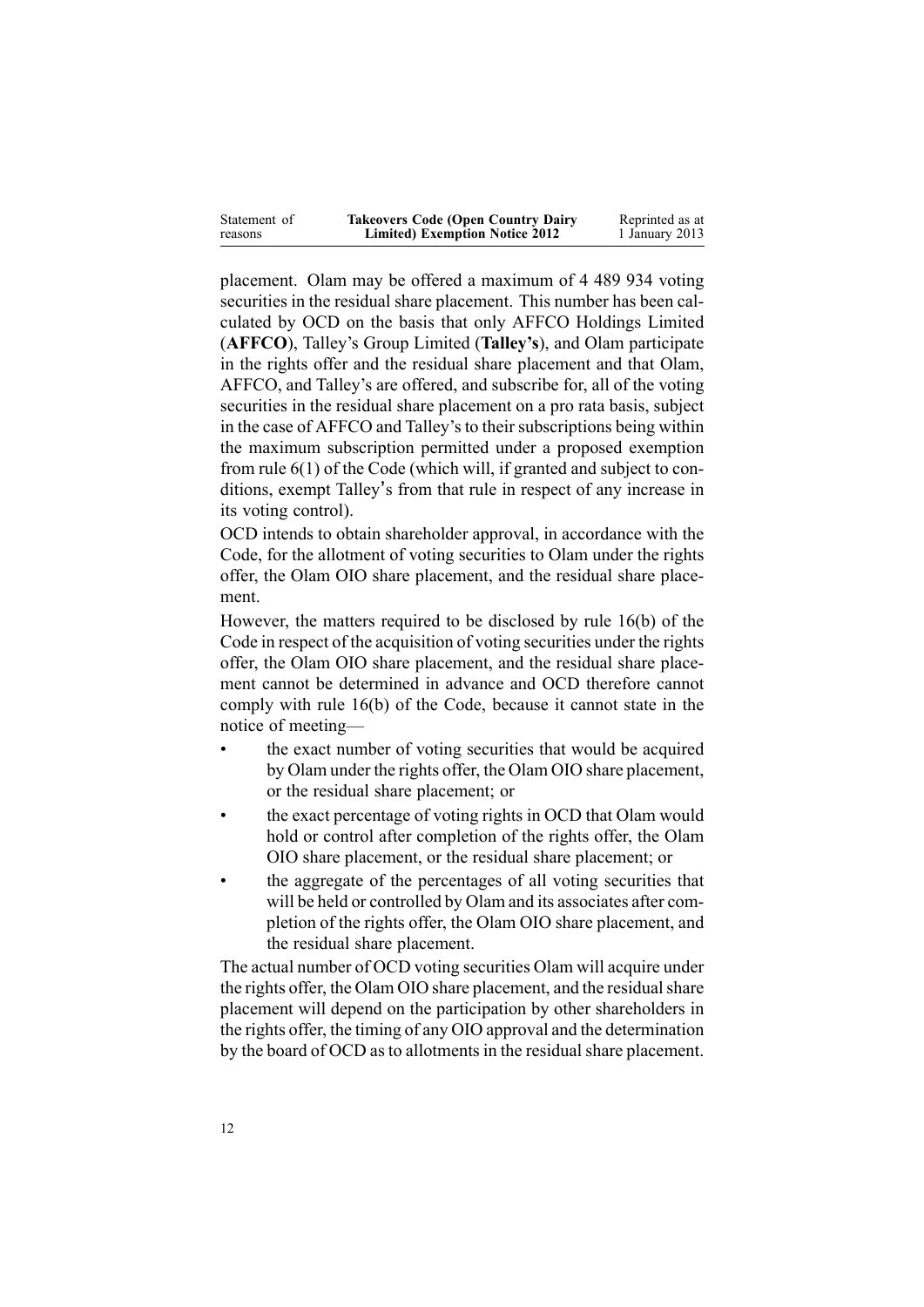| Reprinted as at | <b>Takeovers Code (Open Country Dairy</b> | Statement of |
|-----------------|-------------------------------------------|--------------|
| 1 January 2013  | <b>Limited) Exemption Notice 2012</b>     | reasons      |

OCD will rely on the Takeovers Code (Class [Exemptions\)](http://www.legislation.govt.nz/pdflink.aspx?id=DLM58763) Notice (No 2) [2001](http://www.legislation.govt.nz/pdflink.aspx?id=DLM58763) in respec<sup>t</sup> of disclosures required by rule [16\(b\)](http://www.legislation.govt.nz/pdflink.aspx?id=DLM10341) of the Code relating to voting securities allotted to Olam under the rights offer.

The Takeovers Panel considers that it is appropriate and consistent with the objectives of the Code to gran<sup>t</sup> the exemptions from [rules](http://www.legislation.govt.nz/pdflink.aspx?id=DLM10311) [7\(d\)](http://www.legislation.govt.nz/pdflink.aspx?id=DLM10311) and [16\(b\)](http://www.legislation.govt.nz/pdflink.aspx?id=DLM10341) of the Code because—

- • it is impossible for the actual number of voting securities to be acquired by Olam and the relevant percentages required by rule [16\(b\)](http://www.legislation.govt.nz/pdflink.aspx?id=DLM10341) to be stated in the notice of meeting, since the number and percentages are dependent on the results of the rights offer, the timing of the OIO approval, and the OCD board's determination of allotments in the residual share placement; and
- • all non-associated shareholders will have an opportunity to vote on the acquisition of voting securities by Olam under the rights offer, the Olam OIO share placement, and the residual share placement; and
- • if the non-associated shareholders approve the potential maximum acquisition of voting securities, then by implication they also approve any lesser percentage of voting rights that may be acquired by Olam under the rights offer, the Olam OIO share placement, and the residual share placement.

Issued under the authority of the Acts and [Regulations](http://www.legislation.govt.nz/pdflink.aspx?id=DLM195097) Publication Act 1989. Date of notification in *Gazette*: 1 March 2012.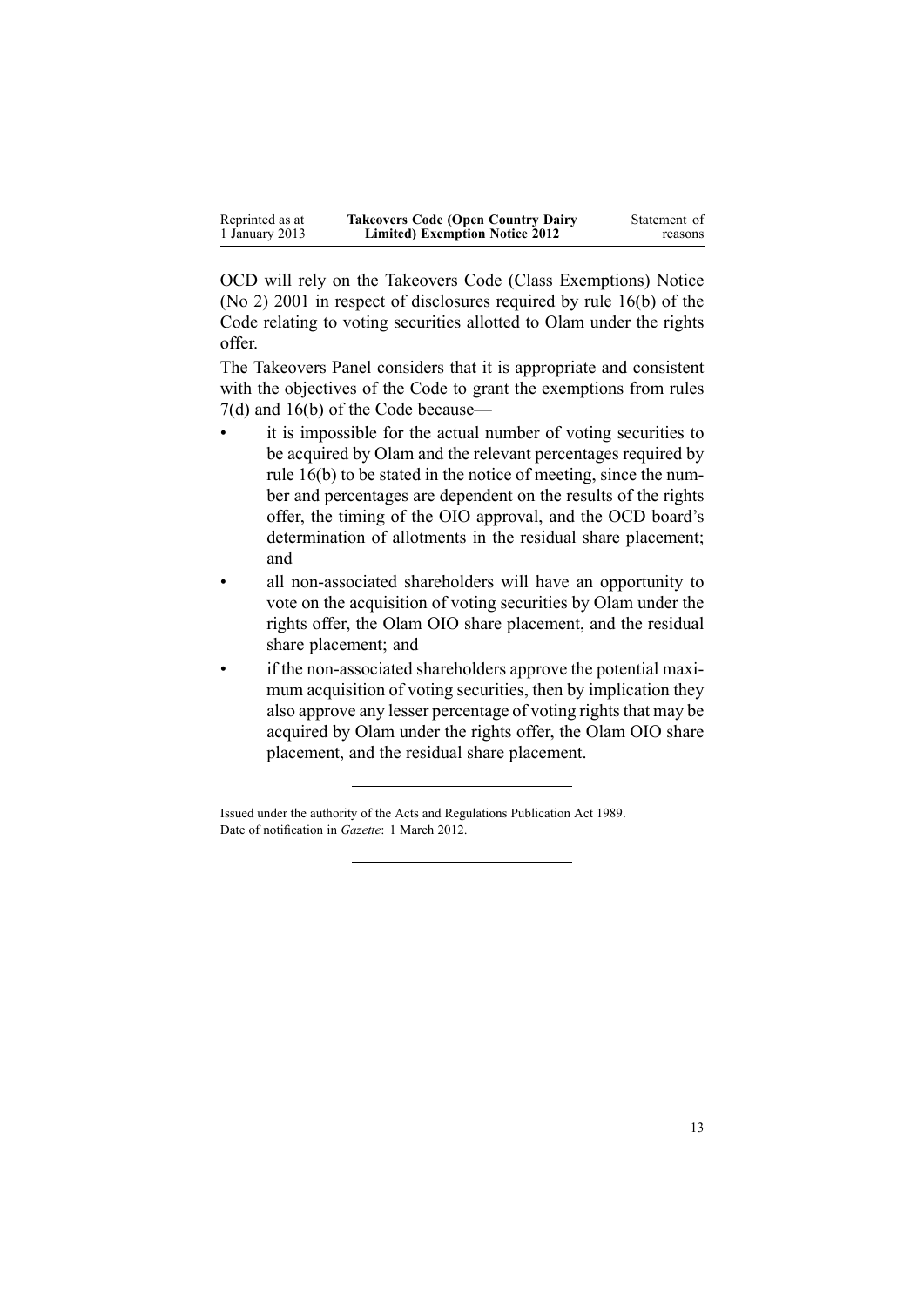#### **Contents**

- 1 General
- 2 Status of reprints
- 3 How reprints are prepared
- 4 Changes made under section 17C of the Acts and Regulations Publication Act 1989
- 5 List of amendments incorporated in this reprint (most recent first)

#### **Notes**

## *1 General*

This is <sup>a</sup> reprint of the Takeovers Code (Open Country Dairy Limited) Exemption Notice 2012. The reprint incorporates all the amendments to the notice as at 1 January 2013, as specified in the list of amendments at the end of these notes.

Relevant provisions of any amending enactments that contain transitional, savings, or application provisions that cannot be compiled in the reprint are also included, after the principal enactment, in chronological order. For more information, *see* <http://www.pco.parliament.govt.nz/reprints/>.

## *2 Status of reprints*

Under [section](http://www.legislation.govt.nz/pdflink.aspx?id=DLM195439) 16D of the Acts and Regulations Publication Act 1989, reprints are presumed to correctly state, as at the date of the reprint, the law enacted by the principal enactment and by the amendments to that enactment. This presumption applies even though editorial changes authorised by [section](http://www.legislation.govt.nz/pdflink.aspx?id=DLM195466) [17C](http://www.legislation.govt.nz/pdflink.aspx?id=DLM195466) of the Acts and Regulations Publication Act 1989 have been made in the reprint.

This presumption may be rebutted by producing the official volumes of statutes or statutory regulations in which the principal enactment and its amendments are contained.

#### *3 How reprints are prepared*

A number of editorial conventions are followed in the preparation of reprints. For example, the enacting words are not included in Acts, and provisions that are repealed or revoked

Notes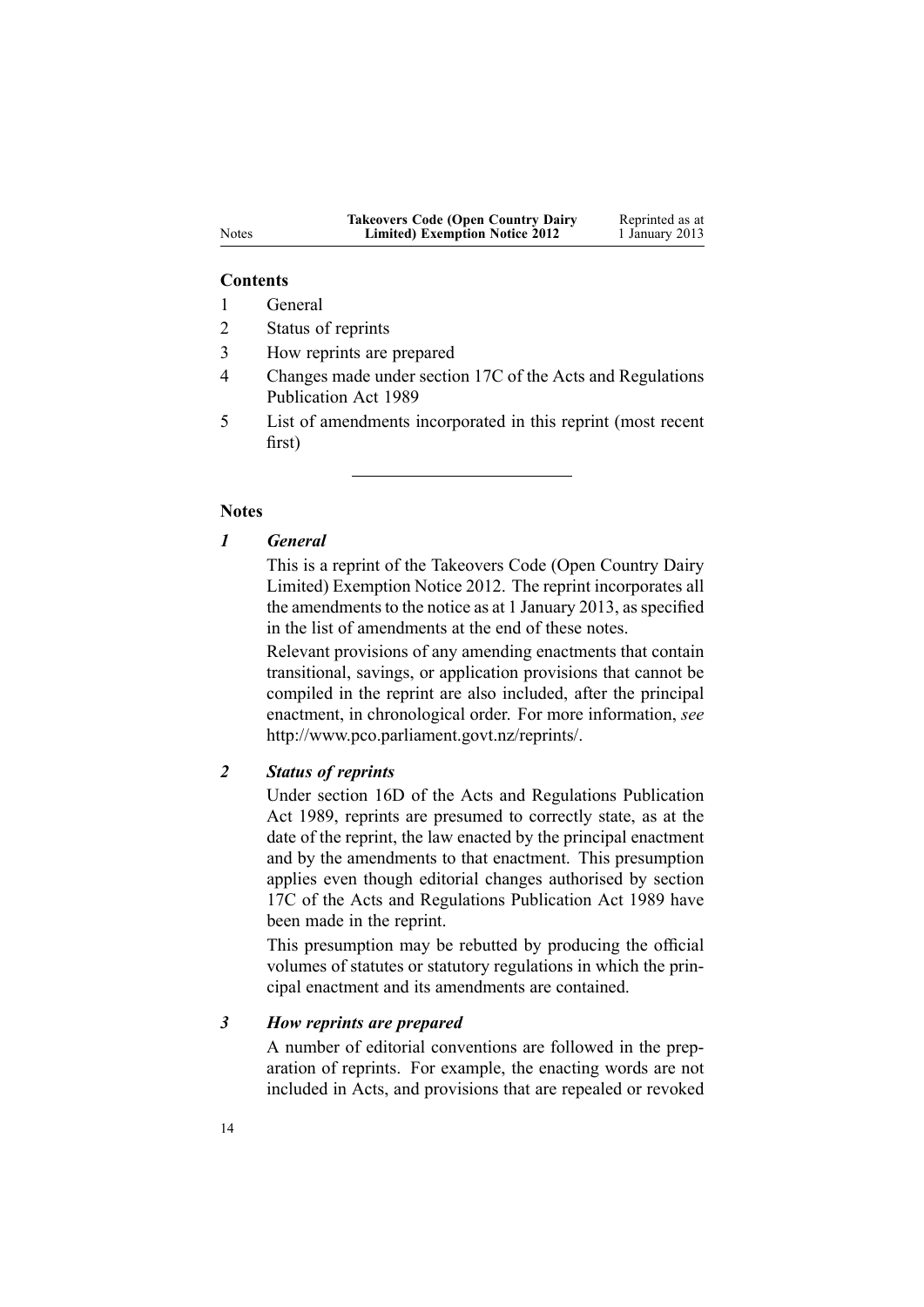| Reprinted as at | <b>Takeovers Code (Open Country Dairy</b> |       |
|-----------------|-------------------------------------------|-------|
| 1 January 2013  | <b>Limited) Exemption Notice 2012</b>     | Notes |

are omitted. For <sup>a</sup> detailed list of the editorial conventions, *see* [http://www.pco.parliament.govt.nz/editorial-conventions/](http://www.pco.parliament.govt.nz/editorial-conventions/ ) or Part 8 of the *Tables of New Zealand Acts and Ordinances and Statutory Regulations and Deemed Regulations in Force*.

## *4 Changes made under section 17C of the Acts and Regulations Publication Act 1989*

[Section](http://www.legislation.govt.nz/pdflink.aspx?id=DLM195466) 17C of the Acts and Regulations Publication Act 1989 authorises the making of editorial changes in <sup>a</sup> reprint as set out in [sections](http://www.legislation.govt.nz/pdflink.aspx?id=DLM195468) 17D and [17E](http://www.legislation.govt.nz/pdflink.aspx?id=DLM195470) of that Act so that, to the extent permitted, the format and style of the reprinted enactment is consistent with current legislative drafting practice. Changes that would alter the effect of the legislation are not permitted.

A new format of legislation wasintroduced on 1 January 2000. Changesto legislative drafting style have also been made since 1997, and are ongoing. To the extent permitted by [section](http://www.legislation.govt.nz/pdflink.aspx?id=DLM195466) 17C of the Acts and Regulations Publication Act 1989, all legislation reprinted after 1 January 2000 is in the new format for legislation and reflects current drafting practice at the time of the reprint.

In outline, the editorial changes made in reprints under the authority of [section](http://www.legislation.govt.nz/pdflink.aspx?id=DLM195466) 17C of the Acts and Regulations Publication Act 1989 are set out below, and they have been applied, where relevant, in the preparation of this reprint:

- • omission of unnecessary referential words (such as "of this section" and "of this Act")
- • typeface and type size (Times Roman, generally in 11.5 point)
- • layout of provisions, including:
	- •indentation
	- • position of section headings (eg, the number and heading now appear above the section)
- • format of definitions (eg, the defined term now appears in bold type, without quotation marks)
- • format of dates (eg, <sup>a</sup> date formerly expressed as "the 1st day ofJanuary 1999" is now expressed as "1 January 1999")

15